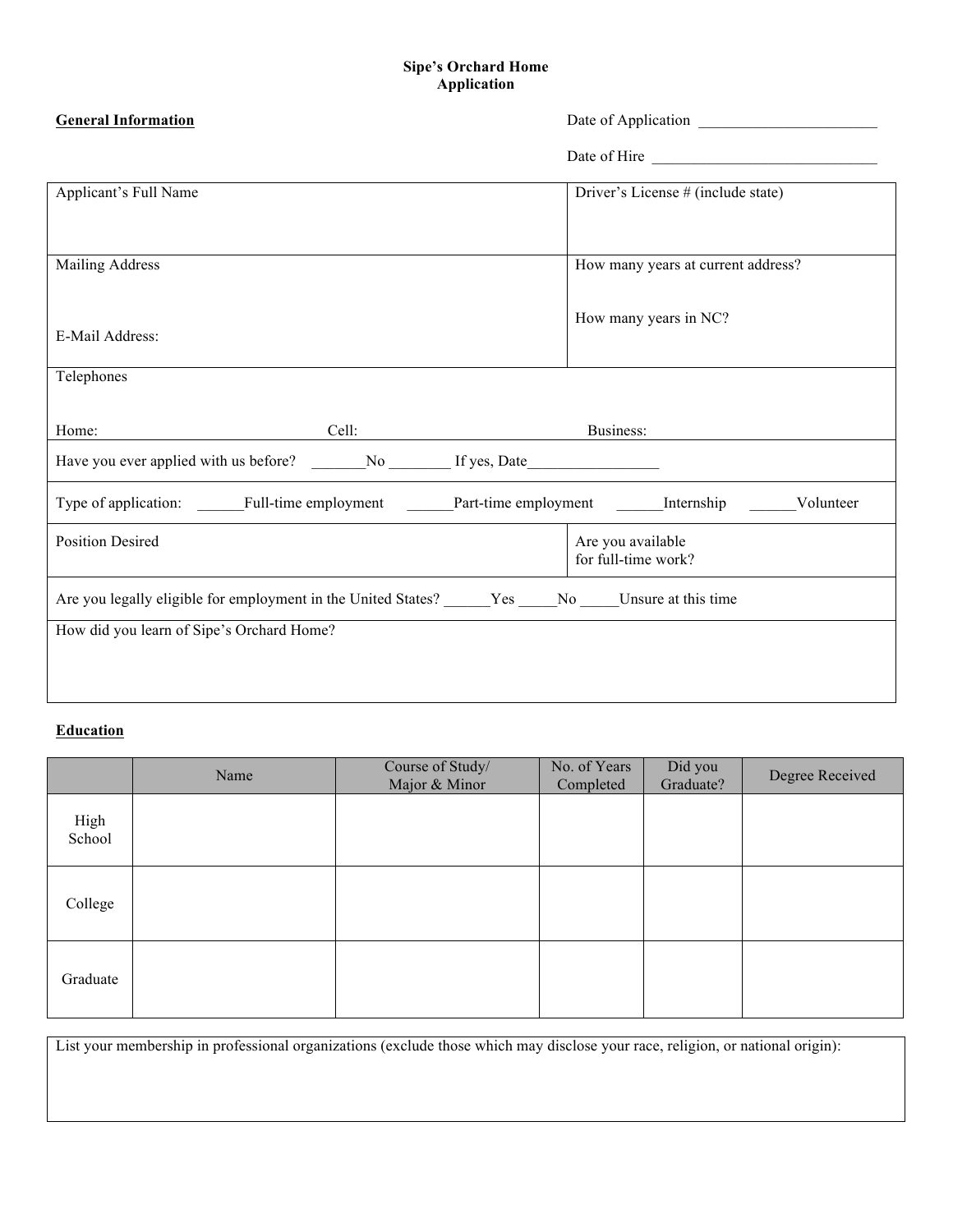## **Job History/Professional References**

*Please give accurate and complete information that includes both full and part-time employment. Start with your present or most recent position.*

| Company                                | Telephone           |                              |
|----------------------------------------|---------------------|------------------------------|
| Address                                | Dates of Employment |                              |
| Supervisor                             | Reason for Leaving  | May we contact this company? |
| Job Title and Description of your work |                     |                              |
|                                        |                     |                              |

| Company                                | Telephone           |                              |
|----------------------------------------|---------------------|------------------------------|
| Address                                | Dates of Employment |                              |
| Supervisor                             | Reason for Leaving  | May we contact this company? |
| Job Title and Description of your work |                     |                              |
|                                        |                     |                              |

| Company                                | Telephone           |                              |
|----------------------------------------|---------------------|------------------------------|
|                                        |                     |                              |
| Address                                | Dates of Employment |                              |
|                                        |                     |                              |
| Supervisor                             | Reason for Leaving  | May we contact this company? |
|                                        |                     |                              |
| Job Title and Description of your work |                     |                              |
|                                        |                     |                              |
|                                        |                     |                              |
|                                        |                     |                              |
|                                        |                     |                              |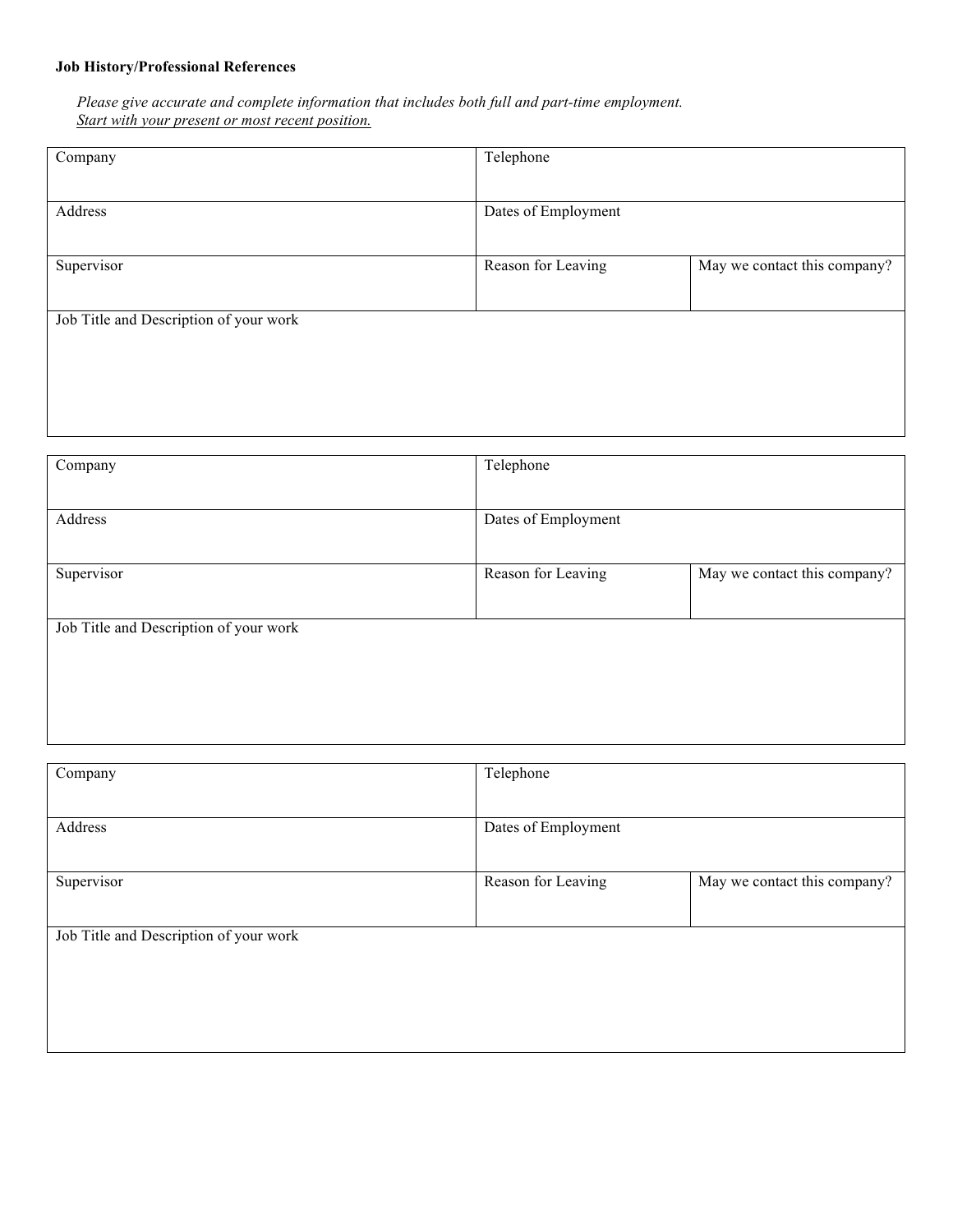| Company                                | Telephone           |                              |
|----------------------------------------|---------------------|------------------------------|
|                                        |                     |                              |
| Address                                | Dates of Employment |                              |
|                                        |                     |                              |
| Supervisor                             | Reason for Leaving  | May we contact this company? |
|                                        |                     |                              |
| Job Title and Description of your work |                     |                              |
|                                        |                     |                              |
|                                        |                     |                              |
|                                        |                     |                              |
|                                        |                     |                              |

#### **Military**

#### *Complete this section if you have served in the United States armed services*

| Branch of Service                          | Period of Active Duty |
|--------------------------------------------|-----------------------|
| Describe your duties and special training: | Rank at Discharge     |

#### *Complete this section if you currently serve in the Active Reserves or National Guard*

| Branch of Service                          | Length of obligated Service |  |
|--------------------------------------------|-----------------------------|--|
|                                            |                             |  |
| Describe your duties and special training: | <b>Current Rank</b>         |  |
|                                            |                             |  |

#### **Additional Information**

*The following information including legitimate occupational qualificationsis requested to further process this application. Federal law prohibits discrimination on the basis of race, color, religion, disability, age, sex, & national origin.*

| Are you over the age of 18?                                          |                                                                                                                                         |
|----------------------------------------------------------------------|-----------------------------------------------------------------------------------------------------------------------------------------|
| Have you ever been bonded?                                           | If yes, please list employer:                                                                                                           |
| expunged, or sealed by the court? If yes, describe in full:          | Have you been convicted of a crime in the last 10 years, excluding misdemeanors or summary offenses, which have not been annulled,      |
| Please name any relatives currently employed at Sipe's Orchard Home: |                                                                                                                                         |
| position?                                                            | After reviewing/discussing the job duties for this position, do you believe you can meet the general job requirements/functions of this |